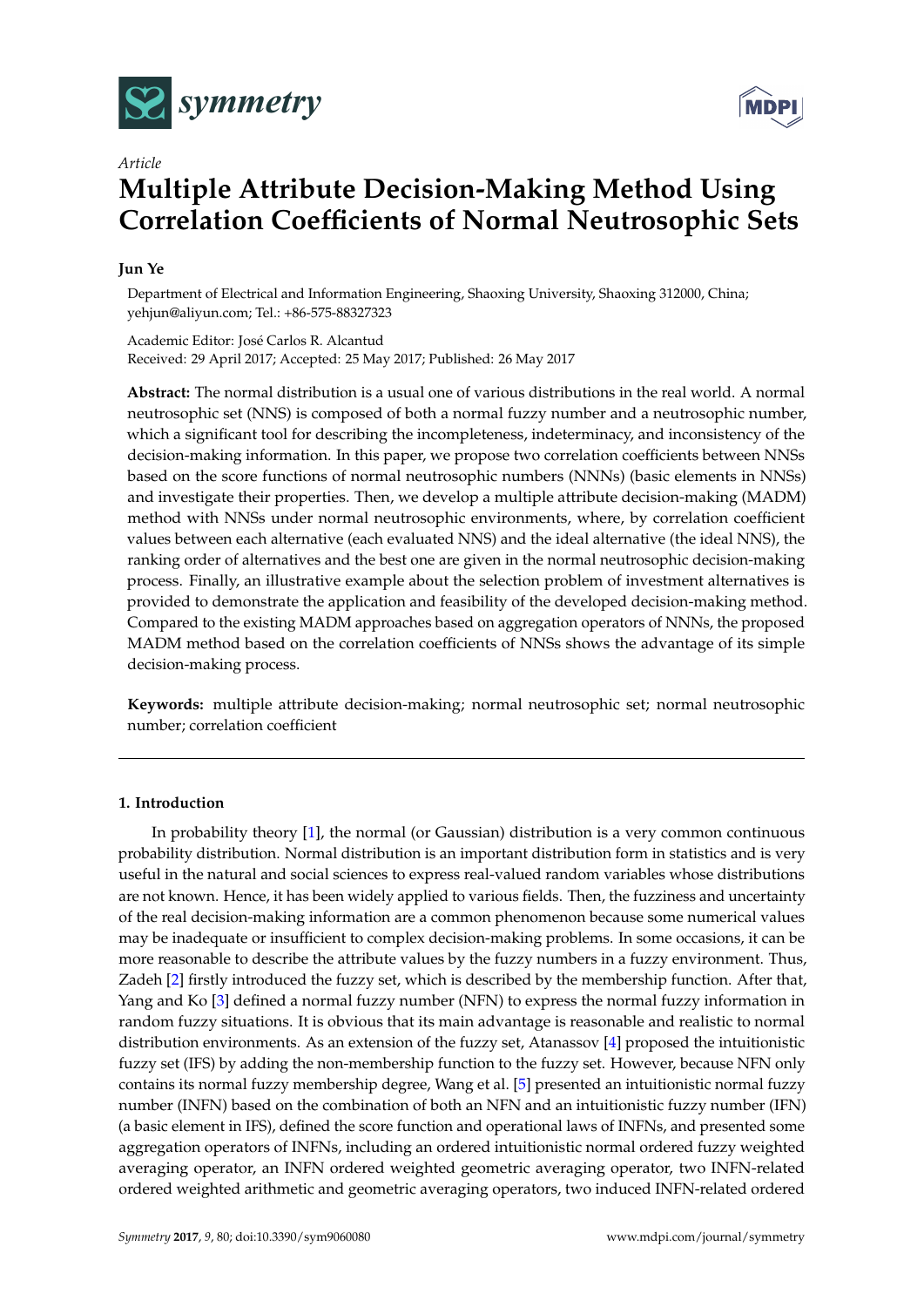weighted arithmetic and geometric averaging operators, and they then applied them to multiple criteria decision-making (MCDM) problems, where the criteria are interactive and the criteria values are the INFNs. Then, Wang and Li [\[6\]](#page-9-1) proposed a score function of INFN based on relative entropy and an INFN weighted arithmetic averaging operator, and then applied them to normal intuitionistic fuzzy MCAD problems. Wang and Li [\[7\]](#page-9-2) also introduced Euclidean distance between INFNs and an INFN weighted arithmetic averaging operator and an INFN weighted geometric averaging operator for MCDM problems with INFNs. Wang et al. [\[8\]](#page-9-3) further introduced a normal intuitionistic fuzzy number (NIFN) weighted arithmetic averaging operator, an NIFN weighted geometric averaging operator, an NIFN-induced ordered weighted averaging operator, an NIFN-induced ordered weighted geometric averaging operator, and an NIFN-induced generalized ordered weighted averaging (NIFN-IGOWA) operator, and then applied the NIFN-IGOWA operator to MCDM problems with NIFN information. To express the truth, indeterminacy, and falsity information in real world, Smarandache [\[9\]](#page-9-4) proposed a concept of a neutrosophic set from a philosophical point of view. As a subclass of the neutrosophic set, Smarandache [\[9\]](#page-9-4) and Wang et al. [\[10\]](#page-9-5) introduced the concept of a single-valued neutrosophic set (SVNS). Obviously, SVNS is a generalization of IFS and represents incomplete, indeterminate, and inconsistent information, which cannot be expressed by IFS. For example, assume that an investment company wants to invest a sum of money to some investment alternative. Then, there are 10 voters in the voting process of the investment alternative. Five vote "aye", four vote 'blackball', and one votes 'indeterminacy/neutrality'. From neutrosophic notation, it can be represented as (*x,* 0.5, 0.4, 0.1). It is obvious that this expression is beyond the scope of IFS. Hence, SVNS is suitable for the expression of indeterminate and inconsistent information. Recently, the neutrosophic sets have been applied in many decision-making problems [\[11–](#page-9-6)[17\]](#page-9-7). Liu and Teng [\[18\]](#page-9-8) presented a normal neutrosophic number (NNN) as an extension of NIFN and its generalized weighted power averaging operator, and then applied it to multiple attribute decision-making (MADM) problems with normal neutrosophic information. Liu and Li [\[19\]](#page-9-9) further introduced some normal neutrosophic Bonferroni mean operators for decision-making problems with normal neutrosophic information. After that, Sahin [\[20\]](#page-9-10) proposed some normal neutrosophic generalized prioritized aggregation operators for MADM problems under normal neutrosophic environments.

However, the aforementioned decision-making methods depend on aggregation operators of NNNs in the normal neutrosophic decision-making process. Then, the correlation coefficient is an important mathematical tool in decision-making problems [\[11–](#page-9-6)[13\]](#page-9-11). Compared with the decision-making methods using aggregation operators [\[18](#page-9-8)[–20\]](#page-9-10), the decision-making methods based on correlation coefficients imply relatively simple decision-making processes. However, there is no research on correlation coefficients of NNSs in existing normal neutrosophic decision-making methods. On the other hand, the applications of NNNs (basic elements in NNSs) in science and engineering fields are necessary and significant because the normal distribution is a typical and common distribution in the real world [\[18–](#page-9-8)[20\]](#page-9-10). Additionally, NNN contain much more information than the general neutrosophic number because NNN is expressed by the combination information of both an NFN and a single-valued neutrosophic number (SVNN) (a basic element in SVNS). Hence, NNN used in decision-making can show its rationality and reality. Motivated by the decision-making methods [\[18–](#page-9-8)[20\]](#page-9-10), this study firstly proposes two correlation coefficients of normal neutrosophic sets (NNSs) based on the score functions of NNNs and then develops an MADM method using the correlation coefficients of NNSs to simplify the decision-making process under normal neutrosophic environments.

The rest of this paper is organized as follows. In Section [2,](#page-2-0) we review some basic concepts of NIFNs and NNSs. In Section [3,](#page-3-0) two correlation coefficients between NNSs are presented based on the score functions of NNNs. Section [4](#page-5-0) develops an MADM method using the correlation coefficients of NNSs under normal neutrosophic environments. In Section [5,](#page-6-0) an illustrative example about the selection problem of investment alternatives is provided to demonstrate the applications and effectiveness of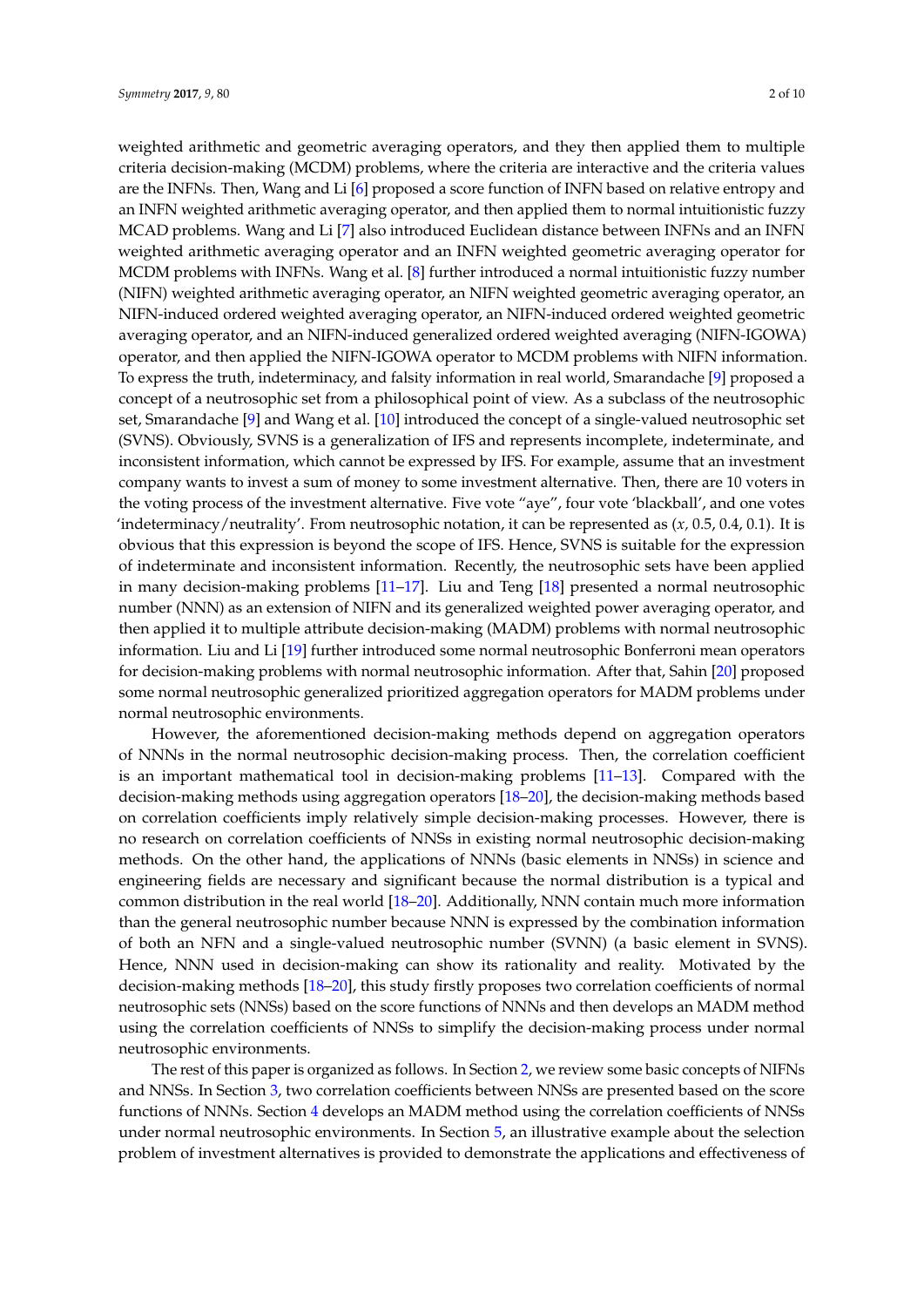the proposed MADM method with normal neutrosophic information. Conclusions and future work are contained in Section [6.](#page-8-4)

#### <span id="page-2-0"></span>**2. Some Basic Concepts of NIFNs and NNSs**

Yang and Ko [\[4\]](#page-8-3) defined an NFN to express the normal fuzzy information in random fuzzy situations.

For a real number set *X*, if the membership function satisfies the form

$$
N(x) = e^{-\left(\frac{x-\mu}{\sigma}\right)^2}
$$
 (1)

then  $N(x)$  is called NFN, where  $\mu$  is the mean or expectation of the distribution (and its median and mode) and  $\sigma$  is standard deviation. Then, this NFN is symmetric around  $x = \mu$ , denoted by  $N(\mu, \sigma)$ .

Based on the combination of an IFN and an NFN, Wang et al. [\[8\]](#page-9-3) defined an NIFN  $A = \langle x | N(\mu, \sigma)$ ,  $t_A(x)$ ,  $v_A(x)$ , where its membership function is expressed as

$$
t_A(x) = t_A e^{-\left(\frac{x-\mu}{\sigma}\right)^2}, x \in X
$$

and its non-membership function is expressed as

$$
v_A(x) = 1 - (1 - v_A) e^{-\left(\frac{x - \mu}{\sigma}\right)^2}, x \in X
$$

where  $t_A$  and  $v_A$  are a membership degree and a non-membership degree in an IFN and satisfy  $t_A$ ,  $v_A \in [0,1]$ , and  $0 \le t_A + v_A \le 1$ .

To express indeterminate and inconsistent information in the real world, Smarandache [\[9\]](#page-9-4) introduced a concept of a neutrosophic set from a philosophical point of view. A neutrosophic set *B* in a universe of discourse *X* can be described independently by its truth, indeterminacy, and falsity membership functions  $t_B(x)$ ,  $u_B(x)$ , and  $v_B(x)$  in real standard interval [0,1] or nonstandard interval ]<sup>−</sup>0, 1<sup>+</sup>[, such that  $t_B(x)$ :  $X \to$ ]<sup>−</sup>0, 1<sup>+</sup>[,  $u_B(x)$ :  $X \to$ ]<sup>−</sup>0, 1<sup>+</sup>[,  $v_B(x)$ :  $U \to$ ]<sup>−</sup>0, 1<sup>+</sup>[, and <sup>−</sup>0 ≤ sup  $t_B(x) + \sup u_B(x) + \sup v_B(x) \leq 3^+ \text{ for } x \in X.$ 

However, when the three membership functions in the neutrosophic set lie in the nonstandard interval ]−0, 1<sup>+</sup> [, the neutrosophic set shows the difficulty of its actual applications. Thus, Smarandache [\[9\]](#page-9-4) and Wang et al. [\[10\]](#page-9-5) introduced the concept of an SVNS as a subclass of the neutrosophic set when the three membership functions in the neutrosophic set are constrained in the real standard interval [0,1].

**Definition 1.** [\[9](#page-9-4)[,10\]](#page-9-5). *Let X be a universe of discourse. An SVNS S in X is described independently by its truth, indeterminacy, and falsity membership functions*  $t_S(x)$ *,*  $u_S(x)$ *, and*  $v_S(x)$ *, where*  $t_S(x)$ *,*  $u_S(x)$ *,*  $v_S(x) \in [0,1]$ , and  $0 \le t_S(x) + u_S(x) + v_S(x) \le 3$  for  $x \in X$ . Then, the SVNS S can be denoted as.  $S = \{ \langle x, t_S(x), u_S(x), v_S(x) \rangle : x \in X \}.$ 

For convenience, a basic element  $\langle x, t_S(x), u_S(x), v_S(x) \rangle$  in *S* is denoted by  $s = \langle t, u, v \rangle$  for short, which is called an SVNN.

As an extension of NIFN, Liu and Teng [\[11\]](#page-9-6) and Liu and Li [\[12\]](#page-9-12) presented a concept of NNS based on the combination of NFN and SVNN.

**Definition 2.** [\[11,](#page-9-6)[12\]](#page-9-12). *Let X be a finite non-empty set and N(µ, σ) be a normal distribution function. An NNS is defined as*

$$
P = \{ \langle x | N(\mu_P, \sigma_P), (t_P(x), \mu_P(x), v_P(x)) \rangle : x \in X \}
$$
 (2)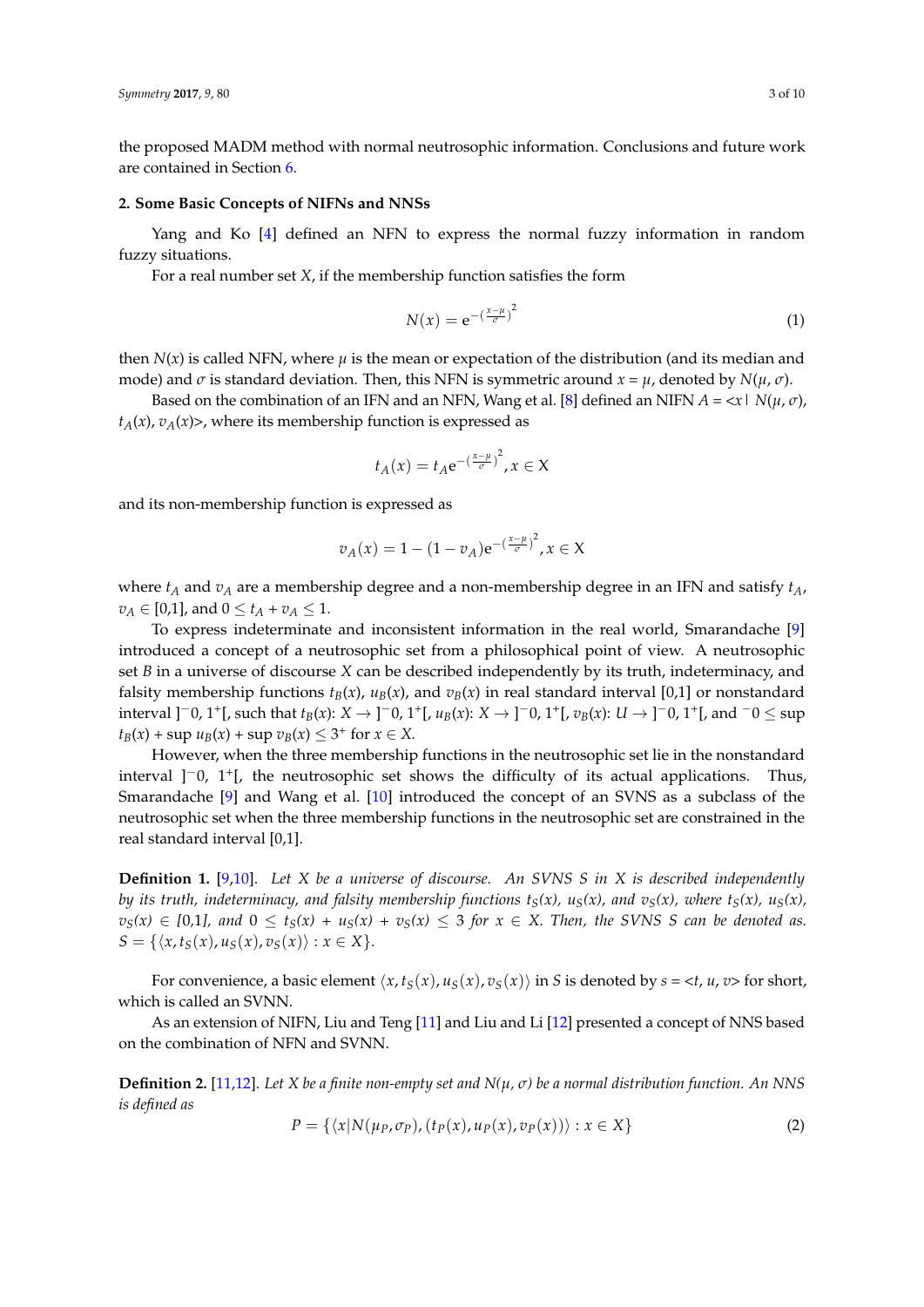*where the three functions*  $t_P(x)$ *,*  $u_P(x)$ *, and*  $v_P(x)$  *for*  $x \in X$  *satisfy the following properties:* 

$$
t_P(x) = t_P e^{-\left(\frac{x-\mu}{\sigma}\right)^2}
$$

$$
u_P(x) = 1 - (1 - u_P) e^{-\left(\frac{x-\mu}{\sigma}\right)^2}
$$

$$
v_P(x) = 1 - (1 - v_P) e^{-\left(\frac{x-\mu}{\sigma}\right)^2}
$$

$$
0 \le t_P(x) + u_P(x) + v_P(x) \le 1
$$

*and*  $t_p$ ,  $u_p$ , and  $v_p$  are the truth, indeterminacy, and falsity degrees in the SVNN, respectively, and satisfy  $t_p$ ,  $u_p$ , *and*  $v_p \in [0,1]$  and  $0 \le t_p + u_p + v_p \le 3$ .

Then, an NNN (a basic element) in the NNS *P* is denoted by  $p = \langle N(\mu, \sigma), (t, u, v) \rangle$  for convenience, where  $t$ ,  $u$ , and  $v$  are the truth, indeterminacy, and falsity degrees, respectively, in the SVNN  $(t, u, v)$ and satisfy *t*, *u*,  $v \in [0,1]$  and  $0 \le t + u + v \le 3$ .

**Definition 3.** [\[12\]](#page-9-12). *Let*  $p = \langle N(\mu, \sigma), (t, u, v) \rangle$  *be an NNN. Then, its score functions are defined as* 

$$
S_1(p) = \mu(2 + t - u - v),
$$
  
\n
$$
S_2(p) = \sigma(2 + t - u - v).
$$
\n(3)

#### <span id="page-3-0"></span>**3. Correlation Coefficients between NNSs**

Based on the score functions of NNNs in Definition 3, we can give the definitions of the correlation and correlation coefficients between NNSs under normal neutrosophic environments.

**Definition 4.** Let two NNSs be  $P = \{p_1, p_2, \ldots, p_n\}$  and  $Q = \{q_1, q_2, \ldots, q_n\}$ , where  $p_j = \langle N(\mu_{pj}, \sigma_{pj}),$  $(t_{pi}, u_{pi}, v_{pi})$  and  $q_i = \langle N(\mu_{qi}, \sigma_{qi})$ ,  $(t_{qi}, u_{qi}, v_{qi})$  for  $j = 1, 2, ..., n$  are NNNs in P and Q. The correlation *between two NNSs P and Q is defined as*

$$
C(P,Q) = \sum_{j=1}^{n} \left[ (2 + t_{Pj} - u_{Pj} - v_{Pj})(2 + t_{qj} - u_{qj} - v_{qj})(\mu_{pj}\mu_{qj} + \sigma_{pj}\sigma_{qj}) \right]
$$
(4)

Thus, based on the correlation between two NNSs *P* and *Q*, we can introduce the definition of the following correlation coefficients between two NNSs *P* and *Q*.

**Definition 5.** Let two NNSs be  $P = \{p_1, p_2, \ldots, p_n\}$  and  $Q = \{q_1, q_2, \ldots, q_n\}$ , where  $p_i = \langle N(\mu_{pi}, \sigma_{pi}),$  $(t_{pj}, u_{pj}, v_{pj})$  and  $q_j = \langle N(\mu_{qi}, \sigma_{qi}), (t_{qi}, u_{qi}, v_{qi}) \rangle$  for  $j = 1, 2, ..., n$  are NNNs in P and Q. The correlation *coefficients between two NNSs P and Q are defined as*

$$
\rho_1(P,Q) = \frac{C(P,Q)}{[C(P,P)C(Q,Q)]^{1/2}}
$$
\n
$$
= \frac{\sum_{j=1}^n \left[ (2+tp_j-u_{pj}-v_{pj})(2+t_{qj}-u_{qj}-v_{qj})(\mu_{pj}\mu_{qj}+\sigma_{pj}\sigma_{qj}) \right]}{\sqrt{\sum_{j=1}^n \left\{ \left[ (2+tp_j-u_{pj}-v_{pj})\mu_{pj} \right]^2 + \left[ (2+t_{pj}-u_{pj}-v_{pj})\sigma_{pj} \right]^2 \right\}}}
$$
\n
$$
\times \sqrt{\sum_{j=1}^n \left\{ \left[ (2+t_{qj}-u_{qj}-v_{qj})\mu_{qj} \right]^2 + \left[ (2+t_{qj}-u_{qj}-v_{qj})\sigma_{qj} \right]^2 \right\}}
$$
\n(5)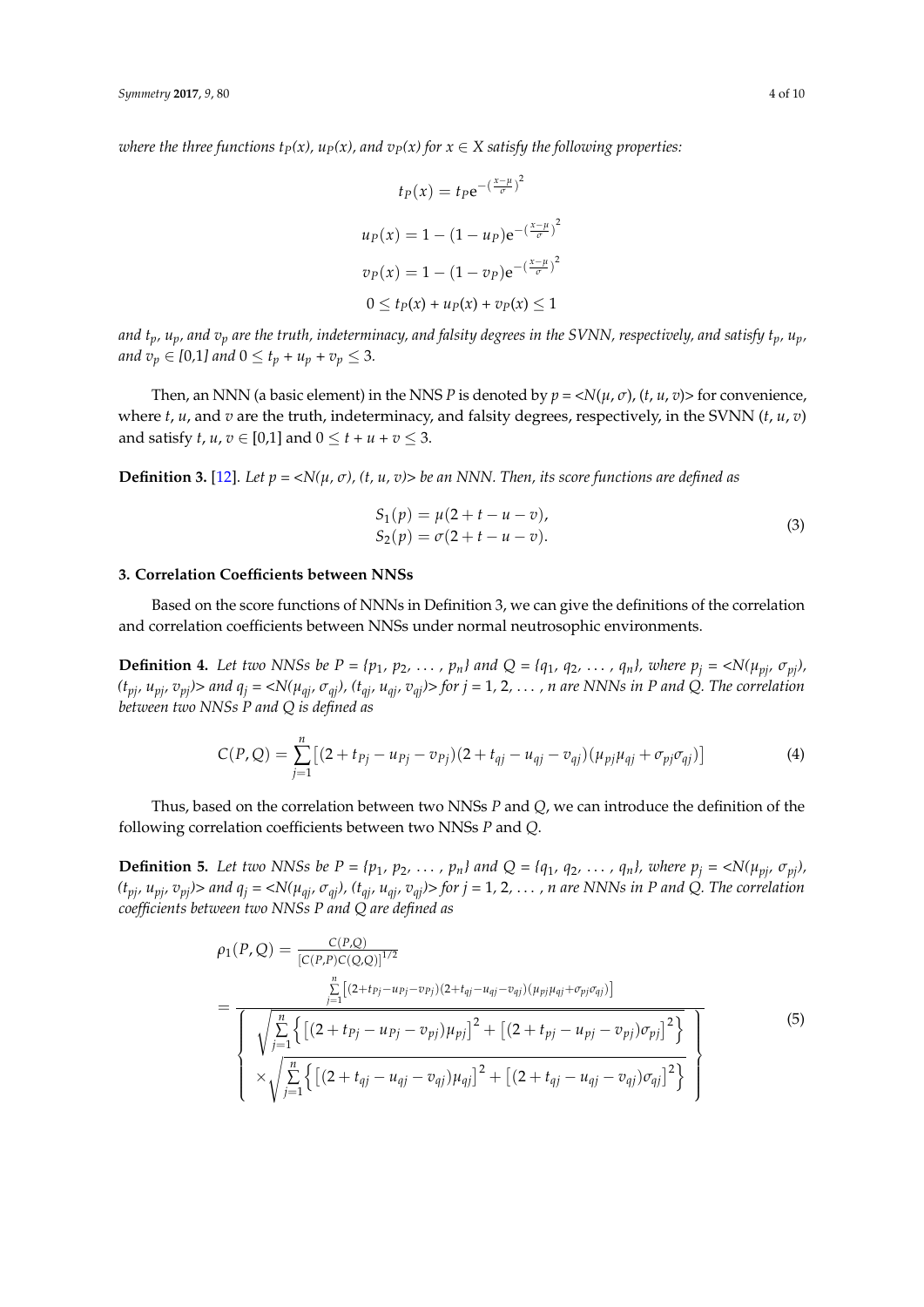$$
\rho_2(P,Q) = \frac{C(P,Q)}{\max[C(P,P),C(Q,Q)]}
$$
\n
$$
= \frac{\sum_{j=1}^{n} \left[ (2+t_{pj}-u_{pj}-v_{pj})(2+t_{qj}-u_{qj}-(\mu_{pj}\mu_{qj}+\sigma_{pj}\sigma_{qj})) \right]}{\max\left\{ \sum_{j=1}^{n} \left\{ \left[ (2+t_{pj}-u_{pj}-v_{pj})\mu_{pj} \right]^{2} + \left[ (2+t_{pj}-u_{pj}-v_{pj})\sigma_{pj} \right]^{2} \right\}, \left[ \sum_{j=1}^{n} \left\{ \left[ (2+t_{qj}-u_{qj}-v_{qj})\mu_{qj} \right]^{2} + \left[ (2+t_{qj}-u_{qj}-v_{qj})\sigma_{qj} \right]^{2} \right\} \right\}}
$$
\n(6)

**Proposition 1.** The correlation coefficients of  $\rho_k(P,Q)$  (k = 1, 2) satisfy the following properties:

- 1.  $0 \le \rho_k(P, Q) \le 1;$
- 2.  $\rho_k(P, Q) = 1$  if  $P = Q$ , i.e.,  $N(\mu_{pj}, \sigma_{pj}) = N(\mu_{qj}, \sigma_{qj})$  and  $(t_{pj}, u_{pj}, v_{pj}) = (t_{qj}, u_{qj}, v_{qj})$ ;
- 3.  $\rho_k(P, Q) = \rho_k(Q, P).$

#### **Proof.**

Firstly, we prove that the correlation coefficient of  $\rho_1(P, Q)$  satisfies the properties (1)–(3). The inequality  $\rho_1(P, Q) \geq 0$  is obvious. Then, we only prove  $\rho_1(P, Q) \leq 1$ . Based on the Cauchy–Schwarz inequality:

$$
(x_1y_1 + x_2y_2 + \dots + x_ny_n)^2 \le (x_1^2 + x_2^2 + \dots + x_n^2) \times (y_1^2 + y_2^2 + \dots + y_n^2)
$$

where  $(x_1, x_2, \ldots, x_n) \in R^n$  and  $(y_1, y_2, \ldots, y_n) \in R^n$ , we can yield the following inequality:

$$
(x_1y_1 + x_2y_2 + \cdots + x_ny_n) \leq \sqrt{(x_1^2 + x_2^2 + \cdots + x_n^2)} \times \sqrt{(y_1^2 + y_2^2 + \cdots + y_n^2)}
$$

Corresponding to the above inequality and the definition of correlations coefficients in Definition 3, we have the following inequality:

$$
\sum_{j=1}^{n} \left[ (2+t_{pj}-u_{pj}-v_{pj})\mu_{pj} \times (2+t_{qj}-u_{qj}-v_{qj})\mu_{qj} \right] + \sum_{j=1}^{n} \left[ (2+t_{pj}-u_{pj}-v_{pj})\sigma_{pj} \times (2+t_{qj}-u_{qj}-v_{qj})\sigma_{qj} \right] \leq
$$
\n
$$
\sqrt{\sum_{j=1}^{n} \left[ (2+t_{pj}-u_{pj}-v_{pj})\mu_{pj} \right]^2 + \sum_{j=1}^{n} \left[ (2+t_{pj}-u_{pj}-v_{pj})\sigma_{pj} \right]^2} \times \sqrt{\sum_{j=1}^{n} \left[ (2+t_{qj}-u_{qj}-v_{qj})\mu_{qj} \right]^2 + \sum_{j=1}^{n} \left[ (2+t_{qj}-u_{qj}-v_{qj})\sigma_{qj} \right]^2}
$$

Hence, there is the following result:

$$
\sum_{j=1}^{n} \left[ (2+t_{pj}-u_{pj}-v_{pj})(2+t_{qj}-u_{qj}-v_{qj})(\mu_{pj}\mu_{qj}+\sigma_{pj}\sigma_{qj}) \right] \le
$$
  

$$
\sqrt{\sum_{j=1}^{n} \left\{ \left[ (2+t_{pj}-u_{pj}-v_{pj})\mu_{pj} \right]^2 + \left[ (2+t_{pj}-u_{pj}-v_{pj})\sigma_{pj} \right]^2 \right\}} \times \sqrt{\sum_{j=1}^{n} \left\{ \left[ (2+t_{qj}-u_{qj}-v_{qj})\mu_{qj} \right]^2 + \left[ (2+t_{qj}-u_{qj}-v_{qj})\sigma_{qj} \right]^2 \right\}}
$$

Based on Equation (5), we have  $\rho_1(P, Q) \leq 1$ . Hence,  $0 \leq \rho_1(P, Q) \leq 1$  holds.

(2)  $P = Q \Rightarrow N(\mu_{pj}, \sigma_{pj}) = N(\mu_{qj}, \sigma_{qj})$  and  $(t_{pj}, \mu_{pj}, v_{pj}) = (t_{qj}, \mu_{qj}, v_{qj}) \Rightarrow \mu_{pj} = \mu_{qj}, \sigma_{pj} = \sigma_{qj}, t_{pj} = t_{qj}$  $u_{pj} = u_{qj}$ , and  $v_{pj} = v_{qj}$  for  $j = 1, 2, ..., n \Rightarrow \rho_1(P, Q) = 1$ .

(3) It is straightforward.

Secondly, we prove that the correlation coefficient of  $\rho_2(P, Q)$  satisfies the properties (1)–(3). By the similar proof manner of the properties (1)–(3) of  $\rho_1(P, Q)$ , we can prove the properties (1)–(3) of  $\rho_2(P, Q)$ . It is not repeated here.

Therefore, we complete these proofs.  $\square$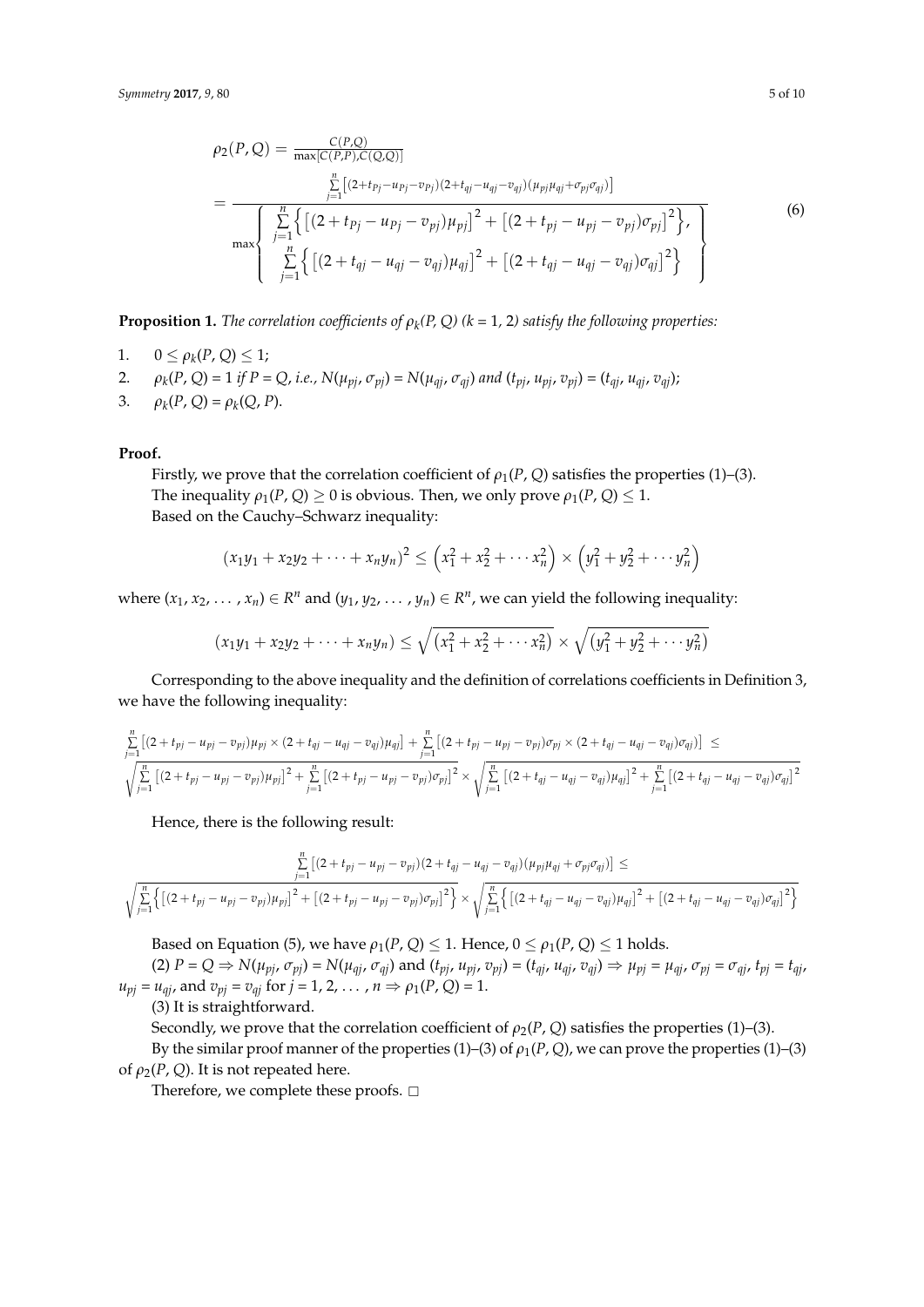When the weight of the elements  $p_j$  and  $q_j$   $(j = 1, 2, ..., n)$  is taken into account,  $w = \{w_1, w_2, \ldots, w_n\}$  is given as the weight vector of the elements  $p_j$  and  $q_j$   $(j = 1, 2, \ldots, n)$  with  $w_j \in [0,1]$  and  $\sum_{j=1}^n w_j = 1$ . Then, we have the following weighted correlation coefficients of NNSs:

$$
\rho_{1w}(P,Q) = \frac{\sum_{j=1}^{n} w_j [(2+t_{pj}-u_{pj}-v_{pj})(2+t_{qj}-u_{qj}-v_{qj})(\mu_{pj}\mu_{qj}+\sigma_{pj}\sigma_{qj})]}{\sqrt{\sum_{j=1}^{n} w_j \{[(2+t_{pj}-u_{pj}-v_{pj})\mu_{pj}]^2 + [(2+t_{pj}-u_{pj}-v_{pj})\sigma_{pj}]^2\}} \times \sqrt{\sum_{j=1}^{n} w_j \{[(2+t_{qj}-u_{qj}-v_{qj})\mu_{qj}]^2 + [(2+t_{qj}-u_{qj}-v_{qj})\sigma_{qj}]^2\}} \times \frac{\sum_{j=1}^{n} w_j [(2+t_{pj}-u_{pj}-v_{pj})(2+t_{qj}-u_{qj}-v_{qj})(\mu_{pj}\mu_{qj}+\sigma_{pj}\sigma_{qj})]}{\sum_{j=1}^{n} w_j \{[(2+t_{pj}-u_{pj}-v_{pj})\mu_{pj}]^2 + [(2+t_{pj}-u_{pj}-v_{pj})\sigma_{pj}]^2\}} \times \frac{\left(\sum_{j=1}^{n} w_j \{[(2+t_{pj}-u_{pj}-v_{qj})\mu_{qj}]^2 + [(2+t_{qj}-u_{qj}-v_{qj})\sigma_{qj}]^2\}}{\sum_{j=1}^{n} w_j \{[(2+t_{qj}-u_{qj}-v_{qj})\mu_{qj}]^2 + [(2+t_{qj}-u_{qj}-v_{qj})\sigma_{qj}]^2\}}\right) \tag{8}
$$

**Proposition 2.** *The weighted correlation coefficients of*  $\rho_{kw}(P, Q)$  ( $k = 1, 2$ ) also satisfy the following properties:

- 1.  $0 \leq \rho_{kw}(P, Q) \leq 1;$
- 2.  $\rho_{kw}(P,Q) = 1$  if and only if  $P = Q$ , i.e.,  $N(\mu_{pi}, \sigma_{pi}) = N(\mu_{air}, \sigma_{ai})$  and  $(t_{pi}, u_{pi}, v_{pi}) = (t_{air}, u_{air}, v_{air})$ ;
- 3.  $\rho_{kw}(P, Q) = \rho_{kw}(Q, P).$

By the similar proofs of the properties in Proposition 1, we can prove the ones in Proposition 2. They are not repeated here.

Especially when  $w = \{1/n, 1/n, \ldots, 1/n\}$ , Equations (7) and (8) are reduced to Equations (5) and (6).

#### <span id="page-5-0"></span>**4. The MADM Method Using the Correlation Coefficients of NNSs**

In this section, we present a handling method for the MADM problems with normal neutrosophic information by means of the weighted correlation coefficients between NNSs.

In an MADM problem with normal neutrosophic information, assume that  $P = \{P_1, P_2, \dots, P_m\}$  is a set of *m* alternatives and  $R = \{R_1, R_2, \dots, R_n\}$  is a set of *n* attributes. The weight vector of the attributes is given as  $w = (w_1, w_2, \ldots, w_n)$  satisfying  $w_j \in [0,1]$  and  $\sum_{j=1}^n w_j = 1$ . Then, the average value  $\mu_{ij}$  and standard derivation  $\sigma_{ij}$  in the normal distribution  $N(\mu_{ij}, \sigma_{ij})$  are obtained by the statistical analysis of data corresponding to the alternative  $P_i$  ( $i = 1, 2, ..., m$ ) over the attribute  $R_j$  ( $j = 1, 2, ..., n$ ), while the evaluation values of SVNNs corresponding to the alternative  $P_i$  ( $i = 1, 2, ..., m$ ) over the attribute  $R_j$  (*j* = 1, 2, . . . , *n*) are given by decision-makers. Based on the obtained NNNs  $p_{ij}$  = < $N(\mu_{ij}, \sigma_{ij})$ ,  $(t_{ij}, u_{ij}, v_{ij})$   $(i = 1, 2, ..., m; j = 1, 2, ..., n)$ , we can yield the normal neutrosophic decision matrix  $M(p_{ij})_{m \times n}$ :

$$
M(p_{ij})_{m \times n} = \begin{bmatrix} \langle N(\mu_{11}, \sigma_{11}), (t_{11}, \mu_{11}, \sigma_{11}) \rangle & \langle N(\mu_{12}, \sigma_{12}), (t_{12}, \mu_{12}, \sigma_{12}) \rangle & \cdots & \langle N(\mu_{1n}, \sigma_{1n}), (t_{1n}, \mu_{1n}, \sigma_{1n}) \rangle \\ \langle N(\mu_{21}, \sigma_{21}), (t_{21}, \mu_{21}, \sigma_{21}) & \langle N(\mu_{22}, \sigma_{22}), (t_{22}, \mu_{22}, \sigma_{22}) \rangle & \cdots & \langle N(\mu_{2n}, \sigma_{2n}), (t_{2n}, \mu_{2n}, \sigma_{2n}) \rangle \\ \vdots & \vdots & \vdots & \vdots \\ \langle N(\mu_{m1}, \sigma_{m1}), (t_{m1}, \mu_{m1}, \sigma_{m1}) \rangle & \langle N(\mu_{m2}, \sigma_{m2}), (t_{m2}, \mu_{m2}, \sigma_{m2}) \rangle & \cdots & \langle N(\mu_{mn}, \sigma_{mn}), (t_{mn}, \mu_{mn}, \sigma_{mn}) \rangle \end{bmatrix}
$$

In MADM problems, the concept of the ideal point has been used to help the identification of the best alternative in the decision set. It does provide a useful method to evaluate alternatives [\[13\]](#page-9-11). However, there are two types of attributes, i.e., benefit type and cost type, in decision-making problems. Hence, we firstly need to determinate an ideal solution/alternative (an ideal NNS) corresponding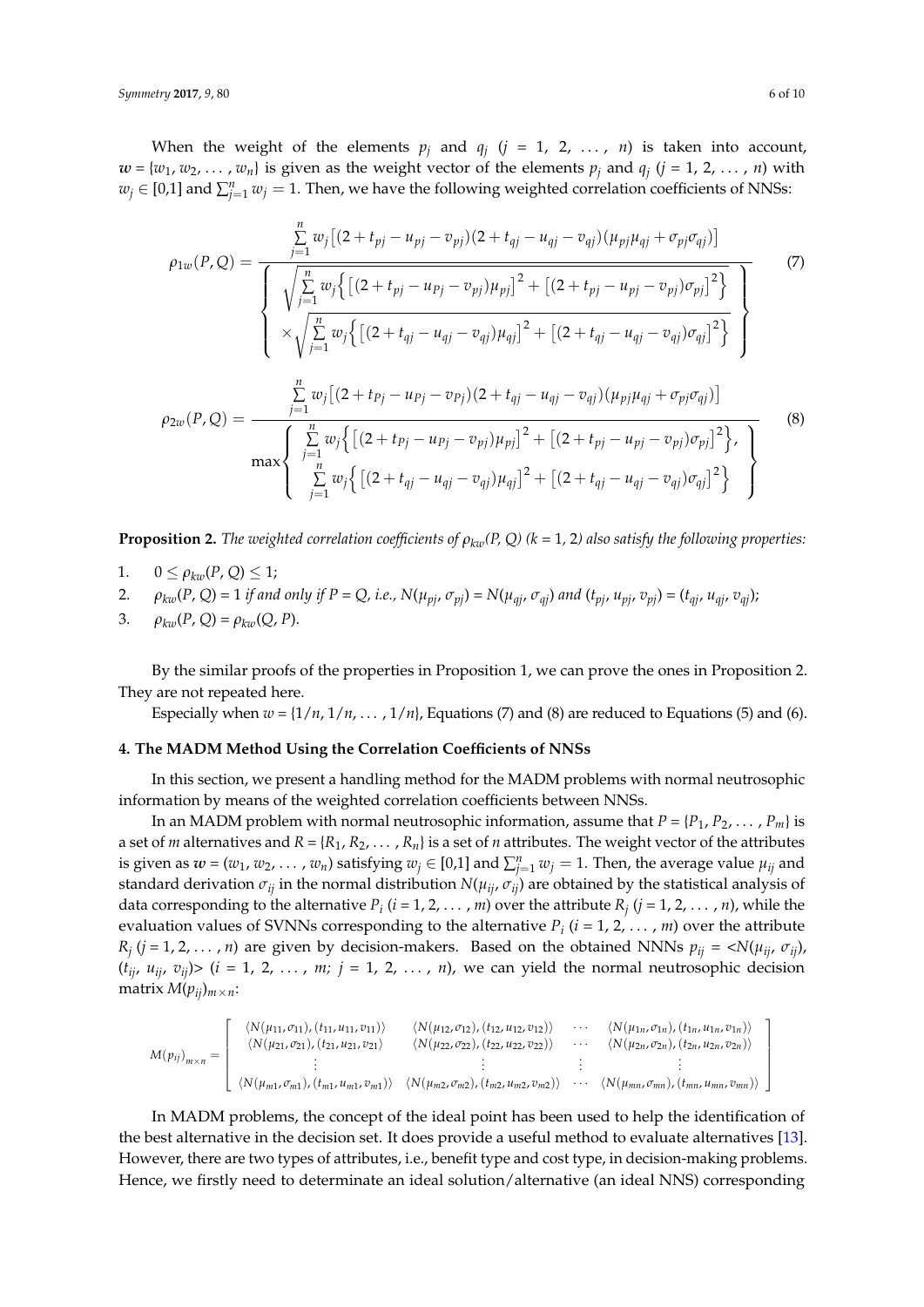to the benefit type and cost type of attributes. Then, by correlation coefficient values between each alternative (each evaluated NNS) and the ideal alternative (the ideal NNS), the ranking order of alternatives and the best one are given in the normal neutrosophic decision-making process.

Thus, we use the developed method to deal with the MADM problem with normal neutrosophic information, which is described by the following procedures:

Step 1: Establish an ideal solution (an ideal alternative)  $P^* = \{p_1^*, p_2^*, \ldots, p_n^*\}$  by the ideal NNN  $p_j^* = \left\langle N\bigg(\max_i(m_{ij}),\min_i(\sigma_{ij})\bigg), \bigg(\max_i(t_{ij}),\min_i(u_{ij}),\min_i(v_{ij})\bigg)\right\rangle$  corresponding to the benefit type of attributes and  $p_j^* = \left\langle N \bigg( \min_i (m_{ij}), \min_i (\sigma_{ij}) \bigg), \bigg( \min_i (\sigma_{ij}), \min_i (\sigma_{ij}) \bigg) \right\rangle$  $\left\langle \inf_i (t_{ij}), \max_i (u_{ij}), \max_i (v_{ij}) \right\rangle \right\rangle$  corresponding to the cost type of attributes.

Step 2: Calculate the weighted correlation coefficients between an alternative *P<sup>i</sup>* (*i* = 1, 2, . . . , *m*) and the ideal solution  $P^*$  by using Equation (7) or Equation (8) and obtain the values of  $\rho_{1w}(P_i, P^*)$  or  $\rho_{2w}(P_i, P^*)$  (*i* = 1, 2, . . . , *m*).

Step 3: Rank the alternatives in a descending order corresponding to the weighted correlation coefficient values and select the best one(s) according to the bigger value of  $\rho_{1w}(P_i, P^*)$  or  $\rho_{2w}(P_i, P^*)$ .

Step 4: End.

#### <span id="page-6-0"></span>**5. Illustrative Example**

For convenient comparison, an illustrative example about the selection problem of investment alternatives adopted from [\[18\]](#page-9-8) is provided to demonstrate the applications and effectiveness of the proposed MADM method with normal neutrosophic information.

An investment company wants to invest a sum of money to the best industry. Then, four possible alternatives are considered as four potential industries: (1)  $P_1$  is a car company; (2)  $P_2$  is a food company; (3)  $P_3$  is a computer company; (4)  $P_4$  is an arms company. In the decision-making process, the four possible alternatives must satisfy the requirements of the three attributes: (1)  $R_1$  is the risk; (2)  $R_2$  is the growth; (3)  $R_3$  is the environment, where the attributes  $R_1$  and  $R_2$  are benefit types and the attribute  $R_3$  is a cost type. Assume that the weighting vector of the attributes is given by *w* = (0.35, 0.25, 0.4). By the statistical analysis and the evaluation of investment data regarding the four possible alternatives of  $P_i$  ( $i$  = 1, 2, 3, 4) over the three attributes of  $R_j$  ( $j$  = 1, 2, 3), we can establish the following NNN decision matrix [\[18\]](#page-9-8):

$$
M(p_{ij})_{4\times 3} = \left[\begin{array}{ccc} \langle N(3,0.4), (0.4, 0.2, 0.3) \rangle & \langle N(7,0.6), (0.4, 0.1, 0.2) \rangle & \langle N(5,0.4), (0.7, 0.2, 0.4) \rangle \\ \langle N(4,0.2), (0.6, 0.1, 0.2) \rangle & \langle N(8,0.4), (0.6, 0.1, 0.2) \rangle & \langle N(6,0.7), (0.3, 0.5, 0.8) \rangle \\ \langle N(3.5, 0.3), (0.3, 0.2, 0.3) \rangle & \langle N(6,0.2), (0.5, 0.2, 0.3) \rangle & \langle N(5.5, 0.6), (0.4, 0.2, 0.7) \rangle \\ \langle N(5,0.5), (0.7, 0.1, 0.2) \rangle & \langle N(7,0.5), (0.6, 0.1, 0.1) \rangle & \langle N(4.5, 0.5), (0.6, 0.3, 0.8) \rangle \end{array}\right]
$$

Then, we use Equation (7) to deal with the MADM problem with normal neutrosophic information, which is described by the following procedures:

Step 1: Establish an ideal solution (an ideal alternative)  $P^* = \{p_1^*, p_2^*, \ldots, p_n^*\}$  expressed by the ideal NNS  $P^* = \{ \langle N(5, 0.2), (0.7, 0.1, 0.2), \langle N(8, 0.2), (0.6, 0.1, 0.1)\rangle, \langle N(4.5, 0.4), (0.3, 0.5, 0.8)\rangle \}$ corresponding to the benefit types and cost types of attributes.

Step 2: Calculate the weighted correlation coefficient between the alternative  $P_1$  and the ideal solution  $P^*$  by using Equation (7) as follows: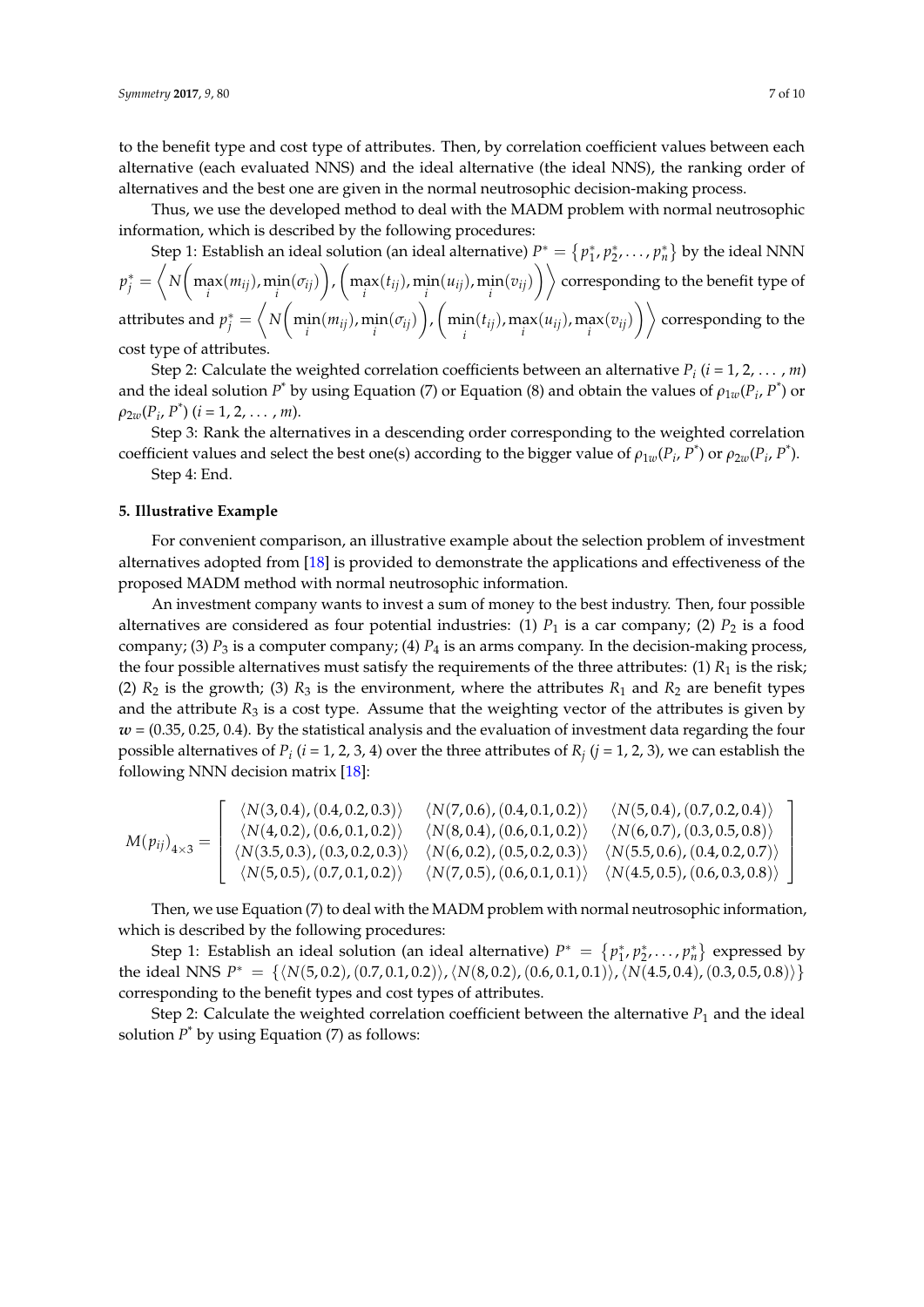$$
\rho_{1w}(P_1, P^*) = \frac{\sum_{j=1}^{3} w_j \Big[ (2 + t_{p_{1j}} - u_{p_{1j}} - v_{p_{1j}})(2 + t_{p_j^*} - u_{p_j^*} - v_{p_j^*})(\mu_{p_{1j}}\mu_{p_j^*} + v_{p_{1j}} - v_{p_{1j}})\sigma_{p_{1j}} \Big]^2}{\sqrt{\sum_{j=1}^{3} w_j \Big\{ \Big[ (2 + t_{p_{1j}} - u_{p_{1j}} - v_{p_{1j}})\mu_{p_{1j}} \Big]^2 + \Big[ (2 + t_{p_{1j}} - u_{p_{1j}} - v_{p_{1j}})\sigma_{p_{1j}} \Big]^2 \Big\}} \Bigg]}\n= \n\begin{cases}\n0.35 \times \left[ (2 + 0.4 - 0.2 - 0.3) \times (2 + 0.7 - 0.1 - 0.2) \times (3 \times 5 + 0.4 \times 0.2) \right] \\
+ 0.25 \times \left[ (2 + 0.4 - 0.1 - 0.2) \times (2 + 0.6 - 0.1 - 0.1) \times (7 \times 8 + 0.6 \times 0.2) \right] \\
+ 0.4 \times \left[ (2 + 0.7 - 0.2 - 0.4) \times (2 + 0.3 - 0.5 - 0.8) \times (5 \times 4.5 + 0.4 \times 0.4) \right] \\
+ 0.25 \times \left\{ \left[ (2 + 0.4 - 0.1 - 0.2) \times 7 \right]^2 + \left[ (2 + 0.4 - 0.2 - 0.3) \times 0.4 \right]^2 \right\} \\
+ 0.4 \times \left\{ \left[ (2 + 0.4 - 0.1 - 0.2) \times 7 \right]^2 + \left[ (2 + 0.4 - 0.1 - 0.2) \times 0.6 \right]^2 \right\} \\
+ 0.4 \times \left\{ \left[ (2 + 0.7 - 0.2 - 0.4) \times 5 \right]^2 + \left[ (2 + 0.7 - 0.1 - 0.2) \times 0.2 \right]^2 \right\} \\
+ 0.35 \times \left\{ \left[ (2 + 0.7 - 0.1 - 0.1) \times 8 \right]^2 + \left[ (2 + 0.7 - 0.1 - 0.1
$$

By similar calculations, the weighted correlation coefficients between each alternative  $P_i$  ( $i = 2, 3, 4$ ) and the ideal solution  $P^*$  can be given as the following values of  $\rho_{1w}(P_i, P^*)$  (*i* = 2, 3, 4):

 $\rho_{1w}(P_2, P^*) = 0.9891$ ,  $\rho_{1w}(P_3, P^*) = 0.9169$ , and  $\rho_{1w}(P_4, P^*) = 0.9875$ . Step 3: According to the values of  $\rho_{1w}(P_i, P^*)$  ( $i = 1, 2, 3, 4$ ), the ranking order of the alternatives is  $P_2 > P_4 > P_3 > P_1$  and the best one is  $P_2$ . These results are the same as in [\[18\]](#page-9-8).

We could also use Equation (8) to deal with the MADM problem with normal neutrosophic information, which is described by the following steps:

Step 1': The same as Step 1.

Step 2': Calculate the weighted correlation coefficient between the alternative  $P_1$  and the ideal solution *P*\* by using Equation (8) as follows:

$$
\rho_{2w}(P_1, P^*) = \frac{\sum_{j=1}^{3} w_j \left[ (2 + t_{p_{1j}} - u_{p_{1j}} - v_{p_{1j}})(2 + t_{p_j^*} - u_{p_j^*} - v_{p_j^*})(\mu_{p_{1j}}\mu_{p_j^*} + \sigma_{p_{1j}}\sigma_{p_j^*}) \right]}{\max \left\{ \sum_{j=1}^{3} w_j \left\{ \left[ (2 + t_{p_{1j}} - u_{p_{1j}} - v_{p_{1j}}) \mu_{p_{1j}} \right]^2 + \left[ (2 + t_{p_{1j}} - u_{p_{1j}} - v_{p_{1j}}) \sigma_{p_{1j}} \right]^2 \right\}, \right\}}
$$
\n
$$
= \frac{\left\{ \begin{array}{l} 0.35 \times \left[ (2 + 0.4 - 0.2 - 0.3) \times (2 + 0.7 - 0.1 - 0.2) \times (3 \times 5 + 0.4 \times 0.2) \right] \\ 0.35 \times \left[ (2 + 0.4 - 0.1 - 0.2) \times (2 + 0.6 - 0.1 - 0.1) \times (7 \times 8 + 0.6 \times 0.2) \right] \\ + 0.25 \times \left[ (2 + 0.4 - 0.1 - 0.2) \times (2 + 0.6 - 0.1 - 0.1) \times (7 \times 8 + 0.6 \times 0.2) \right] \\ + 0.4 \times \left[ (2 + 0.7 - 0.2 - 0.4) \times (2 + 0.3 - 0.5 - 0.8) \times (5 \times 4.5 + 0.4 \times 0.4) \right] \\ + 0.25 \times \left\{ \left[ (2 + 0.4 - 0.1 - 0.2) \times 7 \right]^2 + \left[ (2 + 0.4 - 0.1 - 0.2) \times 0.6 \right]^2 \right\} \\ + 0.4 \times \left\{ \left[ (2 + 0.7 - 0.2 - 0.4) \times 5 \right]^2 + \left[ (2 + 0.7 - 0.2 - 0.4) \times 0.4 \right]^2 \right\} \\ + 0.25 \times \left\{ \left[ (2 + 0.7 - 0.1 - 0.2) \times 5 \right]^2 + \left[ (2 + 0.7 - 0.1
$$

By similar calculations, the weighted correlation coefficients between each alternative  $P_i$   $(i = 2, 3, 4)$ and the ideal solution  $P^*$  can be given as the following values of  $\rho_{2w}(P_i, P^*)$  (*i* = 2, 3, 4):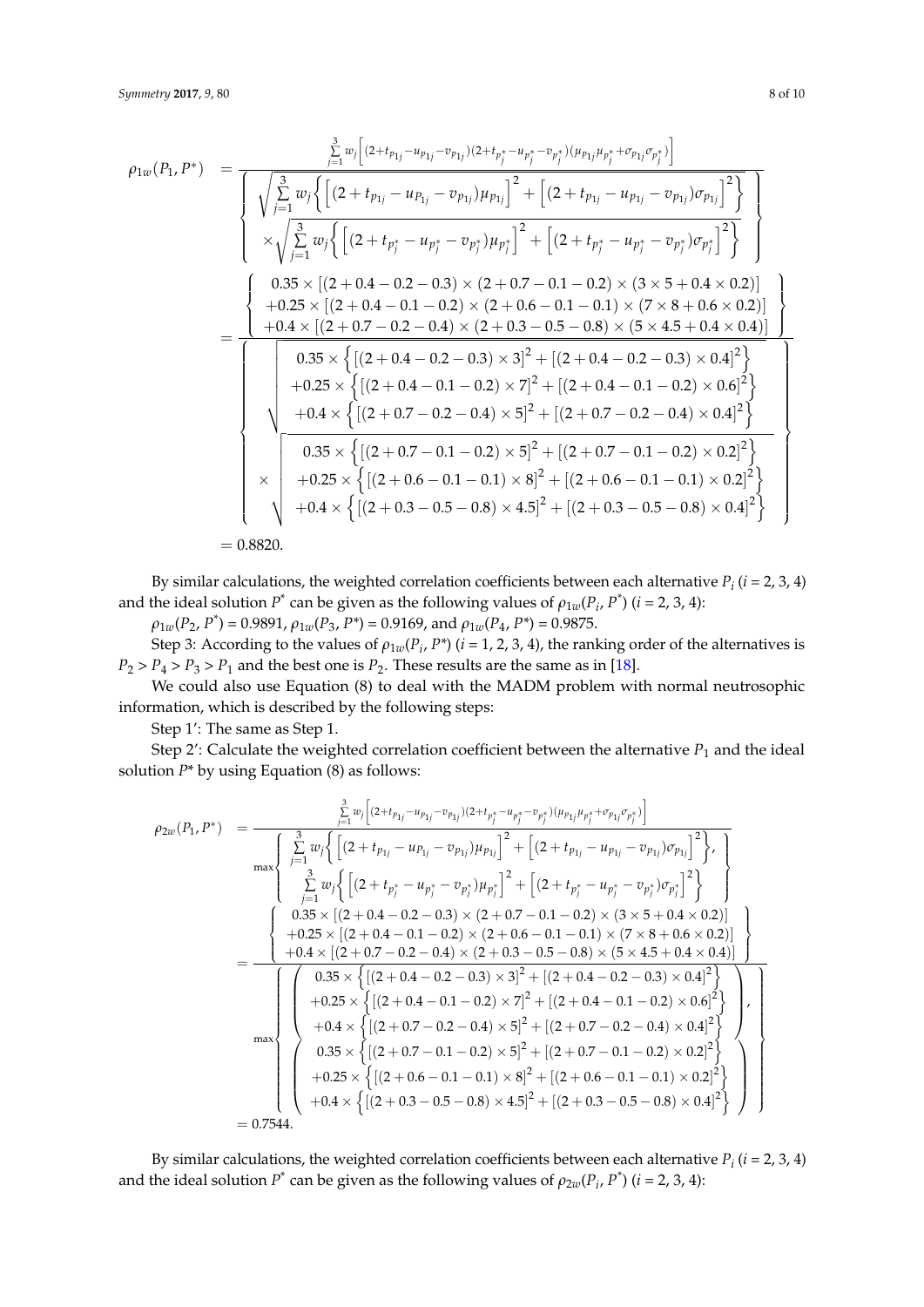$\rho_{2w}(P_2, P^*) = 0.9151$ ,  $\rho_{2w}(P_3, P^*) = 0.6575$ , and  $\rho_{2w}(P_4, P^*) = 0.9522$ .

Step 3': According to the values of  $\rho_{2w}(P_i, P^*)$  ( $i = 1, 2, 3, 4$ ), the ranking order of the alternatives is  $P_4 > P_2 > P_1 > P_3$ , and the best one is  $P_4$ . These results also are the same as in [\[18\]](#page-9-8).

Obviously, the above two ranking orders are different corresponding to different correlation coefficients for this decision-making problem; these results are thus in accordance with the ones in [\[18\]](#page-9-8). Hence, the proposed normal neutrosophic decision-making method based on the correlation coefficients illustrates its feasibility and effectiveness. Compared with existing decision-making methods based on aggregation operators of NNNs, the proposed decision-making method based on the correlation coefficients of NNSs shows that it is simpler to employ than existing normal neutrosophic decision-making methods in [\[18](#page-9-8)[–20\]](#page-9-10) under normal neutrosophic environments because the decision-making method proposed in this paper implies its simple algorithms and decision steps in the normal neutrosophic decision-making problems.

From the decision results of the illustrative example, we see that different correlation coefficients used in the decision-making problem can result in different ranking orders and selecting alternatives. Hence, the decision-maker can select one of both corresponding to his/her preference or actual requirements.

#### <span id="page-8-4"></span>**6. Conclusions**

To simplify the complex decision-making process/steps and algorithms of existing normal neutrosophic decision-making methods in [\[18–](#page-9-8)[20\]](#page-9-10), this paper proposed two correlation coefficients between NNSs based on the score functions of NNNs under normal neutrosophic environments. Then, we developed an MADM method with normal neutrosophic information by using the correlation coefficients of NNSs under normal neutrosophic environments. An illustrative example about the selection problem of investment alternatives was provided to demonstrate the applications and effectiveness of the proposed MADM method under normal neutrosophic environments.

The main advantages of this study are (1) the evaluation information expressed by NNNs is relatively more reasonable and more realistic than the evaluation information expressed by general neutrosophic numbers in the decision-making process; (2) the proposed decision-making method based on the correlation coefficients of NNSs is simpler to employ than existing ones based on aggregation operators of NNNs in the normal neutrosophic decision-making algorithms; (3) the proposed decision-making method with NNNs contains much more information and shows its rationality and reality, while the existing decision-making methods with single neutrosophic information may lose some useful evaluation information of attributes in the decision-making process.

In future work, the study about new similarity measures of NNSs and applications in science and engineering fields are necessary and significant because the applications of the normal distribution widely exist in many domains.

**Acknowledgments:** This paper was supported by the National Natural Science Foundation of China (No. 71471172).

**Author Contributions:** The author proposed two correlation coefficients between NNSs and their decision-making method.

**Conflicts of Interest:** The author declares no conflict of interest.

#### **References**

- <span id="page-8-0"></span>1. Hazewinkel, M. Normal Distribution, Encyclopedia of Mathematics. Springer: Heidelberg/Berlin, Germany, 2001.
- <span id="page-8-1"></span>2. Zadeh, L.A. Fuzzy sets. *Inf. Control* **1965**, *8*, 338–356. [\[CrossRef\]](http://dx.doi.org/10.1016/S0019-9958(65)90241-X)
- <span id="page-8-2"></span>3. Yang, M.S.; Ko, C.H. On a class of fuzzy c-numbers clustering procedures for fuzzy data. *Fuzzy Sets Syst.* **1996**, *84*, 49–60. [\[CrossRef\]](http://dx.doi.org/10.1016/0165-0114(95)00308-8)
- <span id="page-8-3"></span>4. Atanassov, K.T. Intuitionistic fuzzy sets. *Fuzzy Sets Syst.* **1986**, *20*, 87–96. [\[CrossRef\]](http://dx.doi.org/10.1016/S0165-0114(86)80034-3)